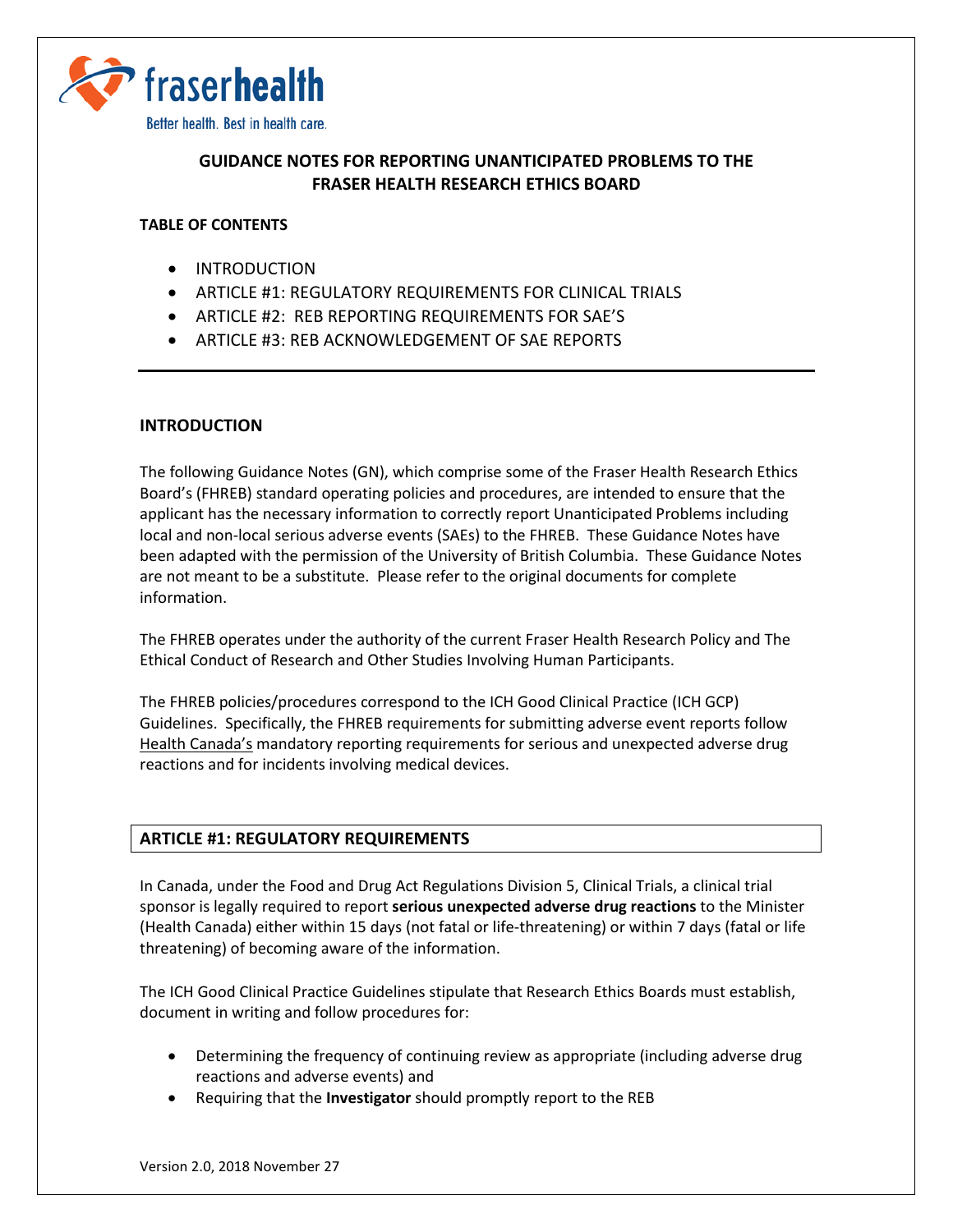

Better health. Best in health care.

- o Changes increasing the risk to participants and/or affecting significantly the conduct of the trial;
- o All adverse drug reactions that are both serious and unexpected
- o New information may affect adversely, the safety of the participants or the conduct of the trial.

In the United States, US Federal Regulations require REBs to have among other things, information concerning unanticipated problems involving risk to human participants in the study, including adverse events (AE's) that are considered unanticipated problems [\(21 CFR](https://www.accessdata.fda.gov/scripts/cdrh/cfdocs/cfcfr/CFRSearch.cfm?fr=56.108) [56.108\)](https://www.accessdata.fda.gov/scripts/cdrh/cfdocs/cfcfr/CFRSearch.cfm?fr=56.108)

Investigators are reminded that in addition to being required to report serious and unexpected adverse events / reactions to the REB, they are required to report such events to the study sponsor and, appropriate Health Canada agencies where applicable. The Office of Research Ethics will report all reportable unanticipated problems to the Office of Human Protections or the US Food & Drug Administration, if the unanticipated problem occurs in a study that is funded by or supported by the US Federal Government or that is subject to the U.S. Food & Drug Regulations. **Investigators MUST indicate in the Request for Acknowledgement form that the unanticipated problem relates to a US funded or regulated study, including providing where applicable, the US IND or IDE number.** 

### **1.1. Definitions**

**Adverse Event (AE):** Any untoward medical occurrence in a research participant administered an investigational product and which does not necessarily have a causal relationship with this product. An AE can therefore be any unfavourable and unintended sign (including an abnormal laboratory finding, for example), symptom, or disease temporally associated with the use of an investigational product, whether or not related to the investigational product.

**Local (Internal) Adverse Event:** Those adverse events experienced by research participants enrolled by the investigator(s) at one or more centres under the jurisdiction of the REB of Record. In the context of a single-centre clinical trial, all adverse events would be considered local adverse events.

**Non-Local (External) Adverse Event:** From the perspective of the REB overseeing one of more centres engaged in a multi-centre clinical trial, external adverse events are those adverse events experienced by research participants enrolled by investigator(s) at other centres/institutions outside the REB's jurisdiction**.**

**Adverse Reaction:** Any response to a drug, biologic, or natural health product which is noxious and unintended, which occurs at doses normally used or tested for the diagnosis, treatment or prevention of a disease or the modification of an organic function. A reaction, as opposed to an adverse event, is characterized by the fact that a causal relationship between the product and the occurrence is suspected (i.e. judged to be at least a reasonably possibility).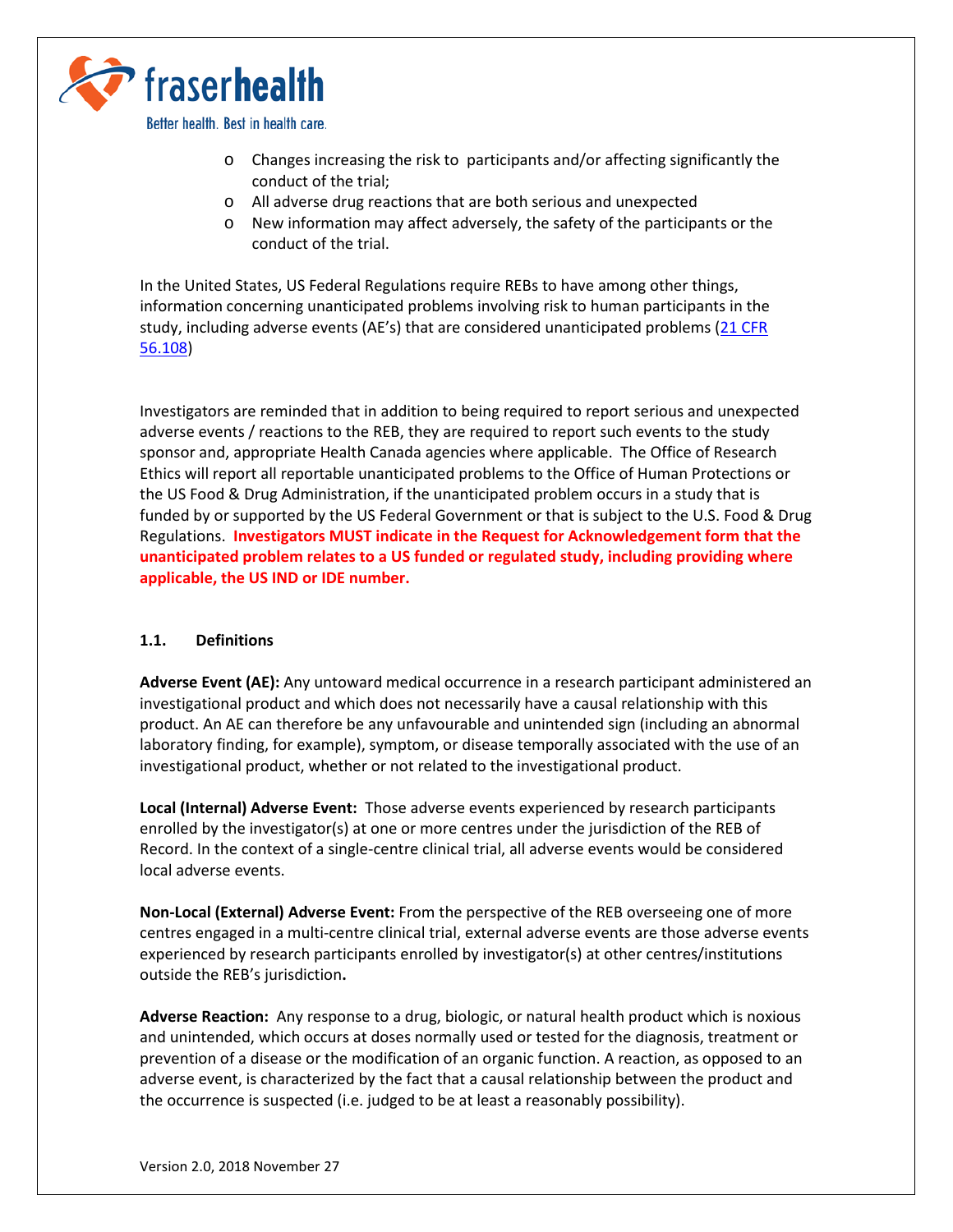

**Serious Adverse Event (SAE):** Any untoward medical occurrence at any dose that:

- Results in death
- Is life-threatening
- Requires inpatient hospitalization or prolongation of existing hospitalization
- Results in persistent or significant disability/incapacity
- Is a congenital anomaly/birth defect
- Based upon appropriate medical judgement, is an important medical event that may jeopardize the patient or may require medical intervention to prevent one of the outcomes listed above.

**Unexpected Adverse Drug Reaction (UADR):** An adverse reaction, the nature or severity of which is not consistent with the applicable product information (e.g. the Investigator's Brochure for an unapproved investigational product or package insert/summary of product characteristics for an approved product).

**Medical Device Serious Adverse Event (MDSAE):** An adverse event associated with a medical device complaint meets the criteria of a medical device SAE when both of the following are fulfilled:

- The event involves contact with the medical device **and**
- The event results in death or serious deterioration in state of health. This includes:
	- o Life-threatening illness or injury
	- o Permanent impairment of a body function
	- o Permanent damage to a body structure
	- o A condition that requires medical or surgical intervention to prevent permanent impairment of a body function or permanent damage to a body structure.

**Unanticipated Problem:** Any incident, experience, or outcome (including an SAE, MDSAE, or UADR) that meets **all** of the following criteria:

- Unexpected (in terms of nature, severity, or frequency) given (a) the research procedures that are described in the protocol-related documents, such as the REBapproved research protocol and informed consent document, or the Investigator Brochure; and (b) the characteristics of the research participant population being studied; and
- Related or possibly related to participation in the research (possibly related means there is a reasonable possibility that the incident, experience, or outcome may have been caused by the [investigational product(s)] or procedures involved in the research); and
- Suggests that the research places research participants or others at a greater risk of harm (including physical, psychological, economic, or social harm) than was previously known or recognized.

## **New Information is defined in the Request for Acknowledgement Guidelines.**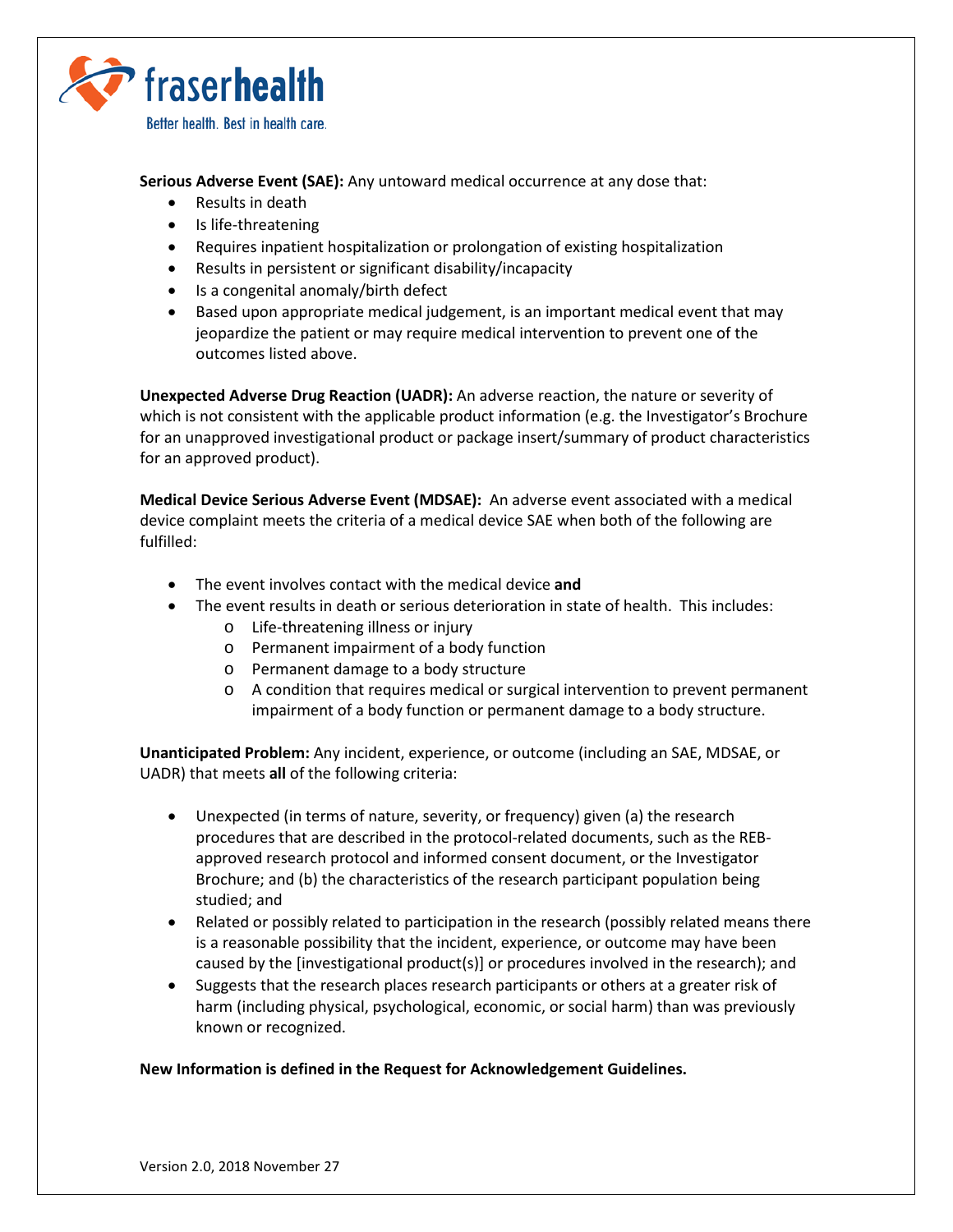

# **ARTICLE NUMBER #2: REB REPORTING REQUIREMENTS FOR SERIOUS ADVERSE EVENTS LOCAL and NON-LOCAL**

- **2.1. Local Serious Adverse Events: Only** those local (internal) serious adverse events that meet the definition of an **unanticipated problem** (i.e. unexpected, related and involving greater risk – see definition above) are required to be reported to the REB. Local serious adverse events that meet the definition of an unanticipated problem should be reported to the REB promptly, but in any case no later than **seven (7)** days subsequent to the occurrence of the local event. Such events should be reported using the REQUEST FOR ACKNOWLEDGEMENT FORM, and should include:
- The status of the study and summary of participants enrolled
- A detailed description of the local event including an assessment as to whether the event reaction was mild, moderate or severe
- An opinion expressed by the local investigator that the event is both serious and unexpected and a justification of that opinion
- An opinion expressed by the local investigator that the event is related or potentially related to the study drug/procedure/device and an explanation of that opinion.
- An opinion expressed by the local investigator respecting the implications of the SAE on the continuation of the study and any further actions that may be required such as changes to the study procedure, informed consent or protocol.
- A statement of the study team response to the event and the patient outcome of the SAE

## **The following local adverse events ordinarily should NOT be reported to the REB:**

- Serious adverse events that are considered expected
- Serious adverse events that are considered not related to the investigational product or research procedures, whether the event is expected or not
- Non-serious adverse events, whether expected or not

### **2.2. Non-Local Serious Adverse Events:**

The Fraser Health REB has adopted th[e CAREB Guidance o](https://www.careb-accer.org/sites/default/files/downloads/careb_guidance_-_ae_reporting_-_july_2010.pdf)n Reporting on Unanticipated Problems including Adverse Events to Research Ethics Board in Canada ( July, 2010) for reporting non-local (external)serious adverse events.

In accordance with the CAREB Guidance, non-local serious adverse events should be reported to the REB in the form of **periodic safety update reports,** accompanied by information that is meaningful and of use to the REB. The contents of the safety report(s) should, at a minimum, include a sponsor analysis of the significance of the adverse event or perhaps such an analysis from an independent Data Safety Monitoring Board (DSMB), with (where appropriate) a discussion of previous similar events. Investigators may rely on the sponsor's assessment and provide to the REB a periodic